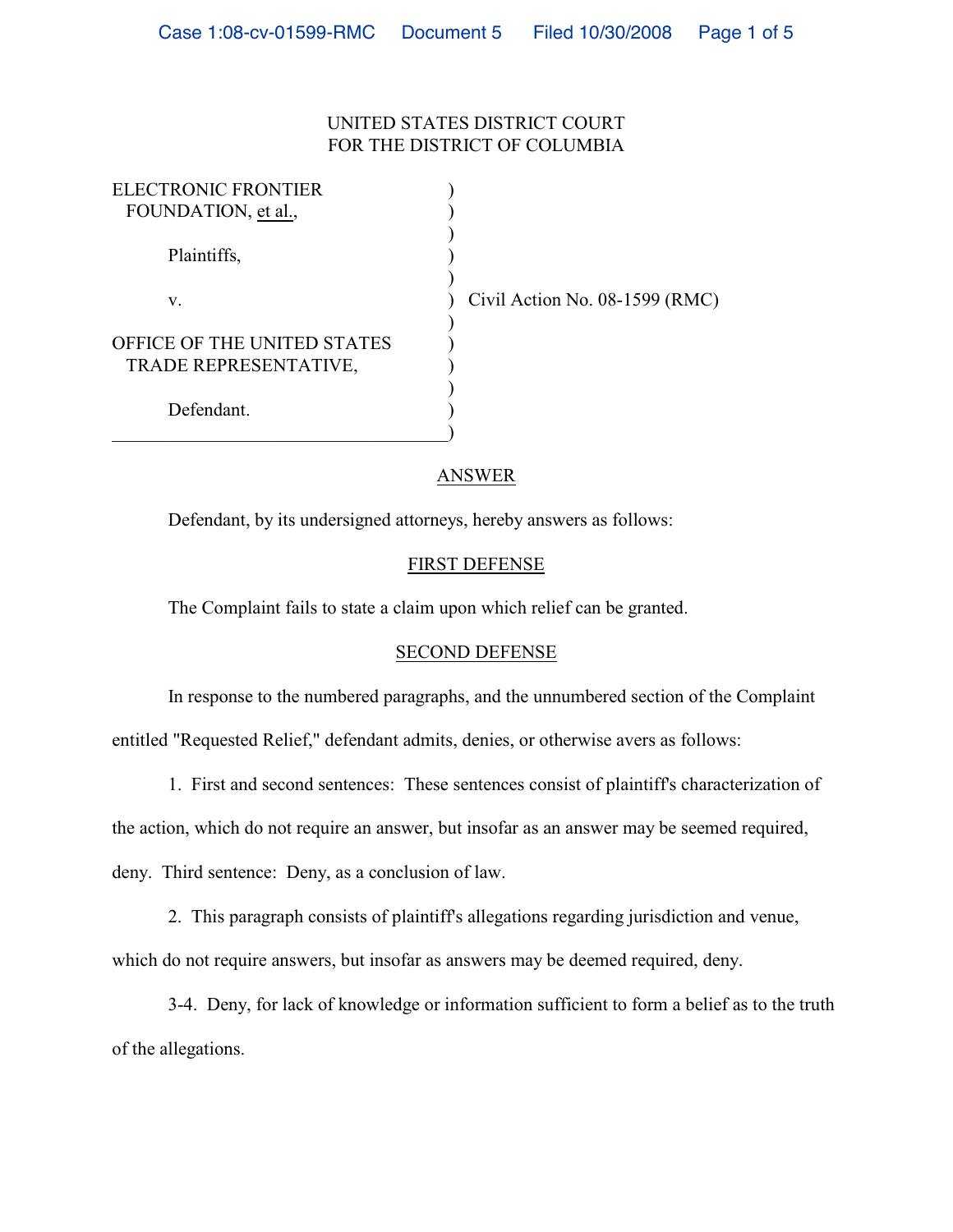-2-

5. Deny, except to aver that the Office of the United States Trade Representative (USTR) is subject to the Freedom of Information Act (FOIA) in this case and maintains certain records to which plaintiffs seek access.

6. Deny, except to aver release of an October 23, 2007 press release by USTR concerning negotiations toward an Anti-Counterfeiting Trade Agreement (ACTA), to which the Court is respectfully referred for a complete and accurate statement of its contents.

7. First sentence: Admit. Second sentence: Deny, and aver that in the Federal Register notice dated February 15, 2008, USTR requested comments on ACTA from interested parties by March 21, 2008 and not March 22, 2008.

8. Deny, for lack of knowledge or information sufficient to form a belief as to the truth of the allegations.

9. Deny.

10. Deny, except to aver receipt of a letter from plaintiffs dated June 11, 2008, to which the Court is respectfully referred for a complete and accurate statement of its contents.

11. Admit.

12. First sentence: Deny, except to aver receipt of a letter from plaintiffs dated June 11, 2008, to which the Court is respectfully referred for a complete and accurate statement of its contents. Second sentence: Deny, as a conclusion of law. Third sentence: Deny, except to aver receipt of a letter from plaintiffs dated June 11, 2008, to which the Court is respectfully referred for a complete and accurate statement of its contents.

13. Deny, except to aver receipt of a letter from plaintiffs dated June 11, 2008, to which the Court is respectfully referred for a complete and accurate statement of its contents.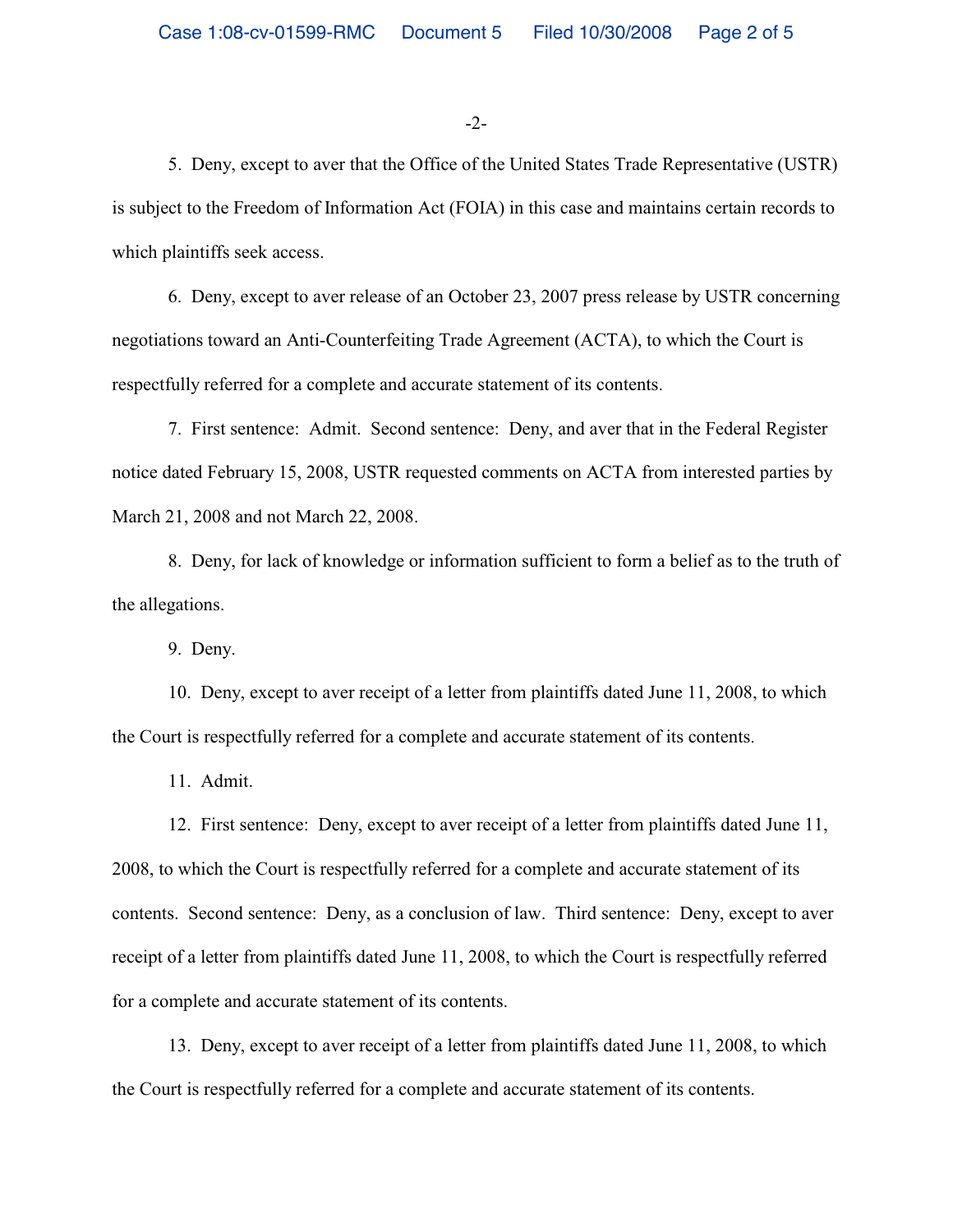-3-

14. First sentence: Deny, except to aver receipt of a letter from plaintiffs dated June 11, 2008, to which the Court is respectfully referred for a complete and accurate statement of its contents. Second sentence: Deny, for lack of knowledge or information sufficient to form a belief as to the truth of the allegations. Third sentence: Deny, except to aver receipt of a letter from plaintiffs dated June 11, 2008, to which the Court is respectfully referred for a complete and accurate statement of its contents.

15. Deny, except to aver receipt of a letter from plaintiffs dated June 11, 2008, to which the Court is respectfully referred for a complete and accurate statement of its contents.

16. First sentence: Admit that counsel for plaintiffs were contacted by telephone on June 23, 2008 by USTR employees David Apol and Elizabeth Glaser. Second sentence: Admit that Mr. Apol and Ms. Glaser informed plaintiffs' counsel that plaintiffs' FOIA request was broadly worded and asked him to consider the possibility of narrowing the scope of plaintiffs' request in order to facilitate the search for and processing of any responsive records.

17-19. Deny, except to aver receipt of a letter from plaintiffs dated July 24, 2008, to which the Court is respectfully referred for a complete and accurate statement of its contents.

20. Admit.

21. Admit.

22. Deny, and aver that USTR communicated by telephone with counsel for plaintiffs regarding this FOIA request on June 23, 2008.

23-25. Deny, as conclusions of law.

26. Defendant reasserts its answers to paragraphs 1-25.

27. Deny, as a conclusion of law.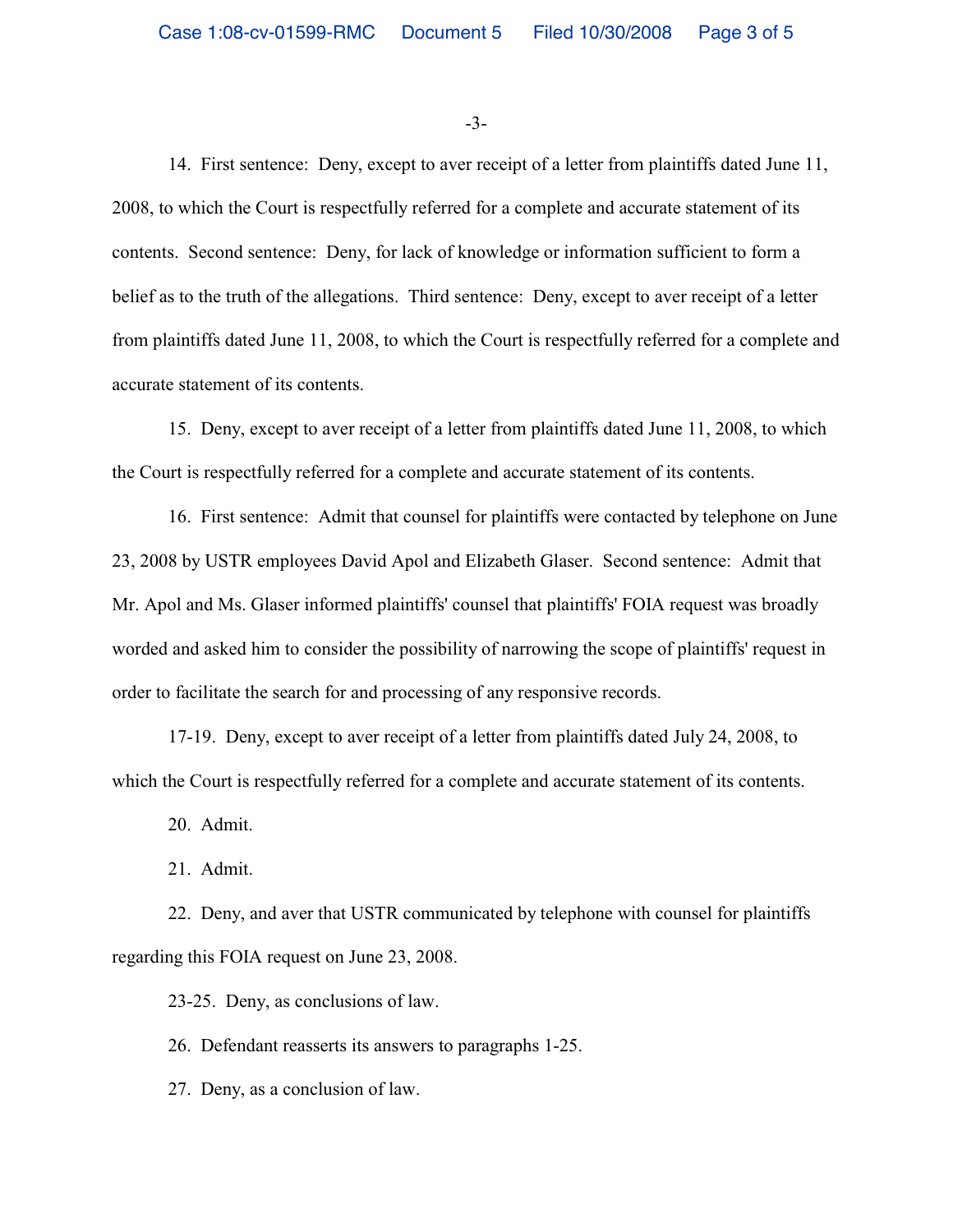-4-

28. Defendant reasserts its answers to paragraphs 1-25.

29. Deny, as a conclusion of law.

Plaintiff's first unnumbered paragraph, which appears under the heading "Requested

Relief": This paragraph contains plaintiff's prayer for relief, which does not require an answer,

but insofar as an answer may be deemed required, deny.

Each and every allegation not heretofore expressly admitted or denied is denied.

Defendant denies that plaintiff is entitled to the relief prayed for or to any relief

whatsoever.